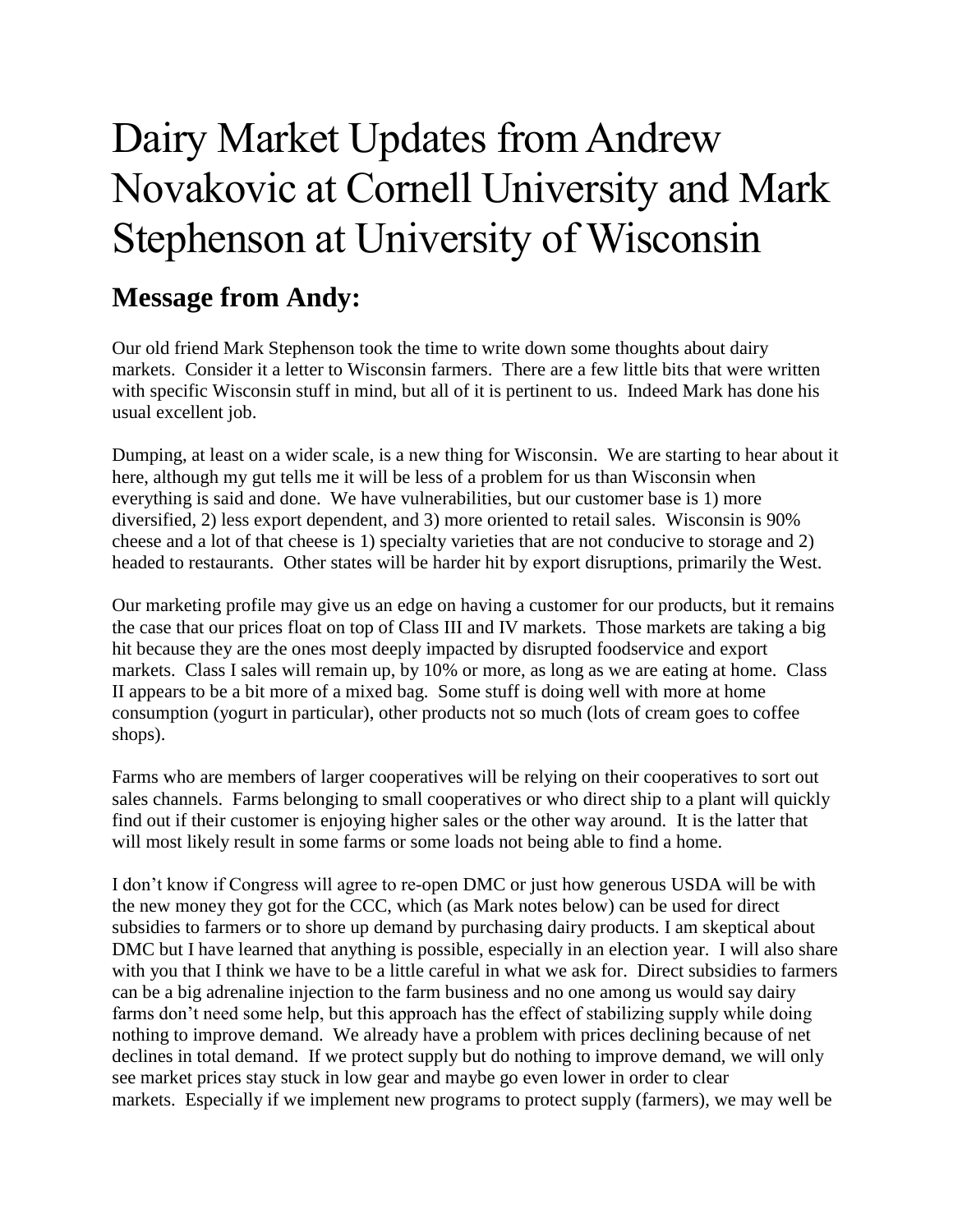in a market situation where prices will be in the doldrums for a couple of years. We have to get out of the current public health scenario first, which is going to take a while, and then we will find that we and a bunch of other major milk producing countries have large stocks of powders and cheese that have to get worked off before we will see any improvement in price.

Every farm needs to think long and hard about how they get through the next few years. I caution against over-reacting in either direction but then that begs knowing what the Goldilocks reaction is. I might suggest starting with the question, can you survive another 3 years that look a lot like the last 4 years? Or, what do you need to do in order to make it through that gauntlet. Energy will likely remain cheap and that would be a good bet for corn and soybeans at this time. Interest rates will likely stay very low. That will help.

#### **Andrew M. Novaković, PhD**

The E.V. Baker Professor of Agricultural Economics Emeritus Charles H. Dyson School of Applied Economics and Management SC Johnson College of Business College of Agriculture and Life Sciences Cornell University

# **Message from Mark:**

## **State of Dairy Markets as of April 1, 2020.**

It's a little ironic that today is April Fools day. Our circumstances are no joke, and I feel a need to share what we know about deteriorating dairy markets. Nobody needs a review as to how difficult the last 4-5 years have been for dairy producers, but the 4th quarter of 2019 began to show us that 2020 would be a recovery year. And, in speaking with a handful of lenders, I was told that most farms had managed to pay down their open accounts, perhaps pay some principal on loans that had been interest only, and restore some of their working capital. In short, many borrowers had moved up a point or two on their credit worthiness score. This alone put many folks in a better position to encounter our current crisis. We are writing the play book daily as the COVID plight unfolds, but all of the lenders I spoke with indicated that they are not panicking and most of their borrowers will be supported over the next several months. However, there are some farms who did not improve their position and to whom credit has been fully extended.

#### **Futures markets continue to deteriorate.**

The first news of coronavirus hit the United States in mid-to-late January. This was not the virus in the U.S., it was news about the outbreak in China. The markets reacted negatively to that news because China has been the world's largest importer of dairy products. Clearly, if that country was going to be battling an epidemic, they would not be importing as much product and that had implications for our dairy export markets. Futures prices dropped about  $70¢$  in a single day based on the first news. As COVID-19 spread to other countries including the U.S., markets continued their pessimistic tone (see graph of May milk futures prices below).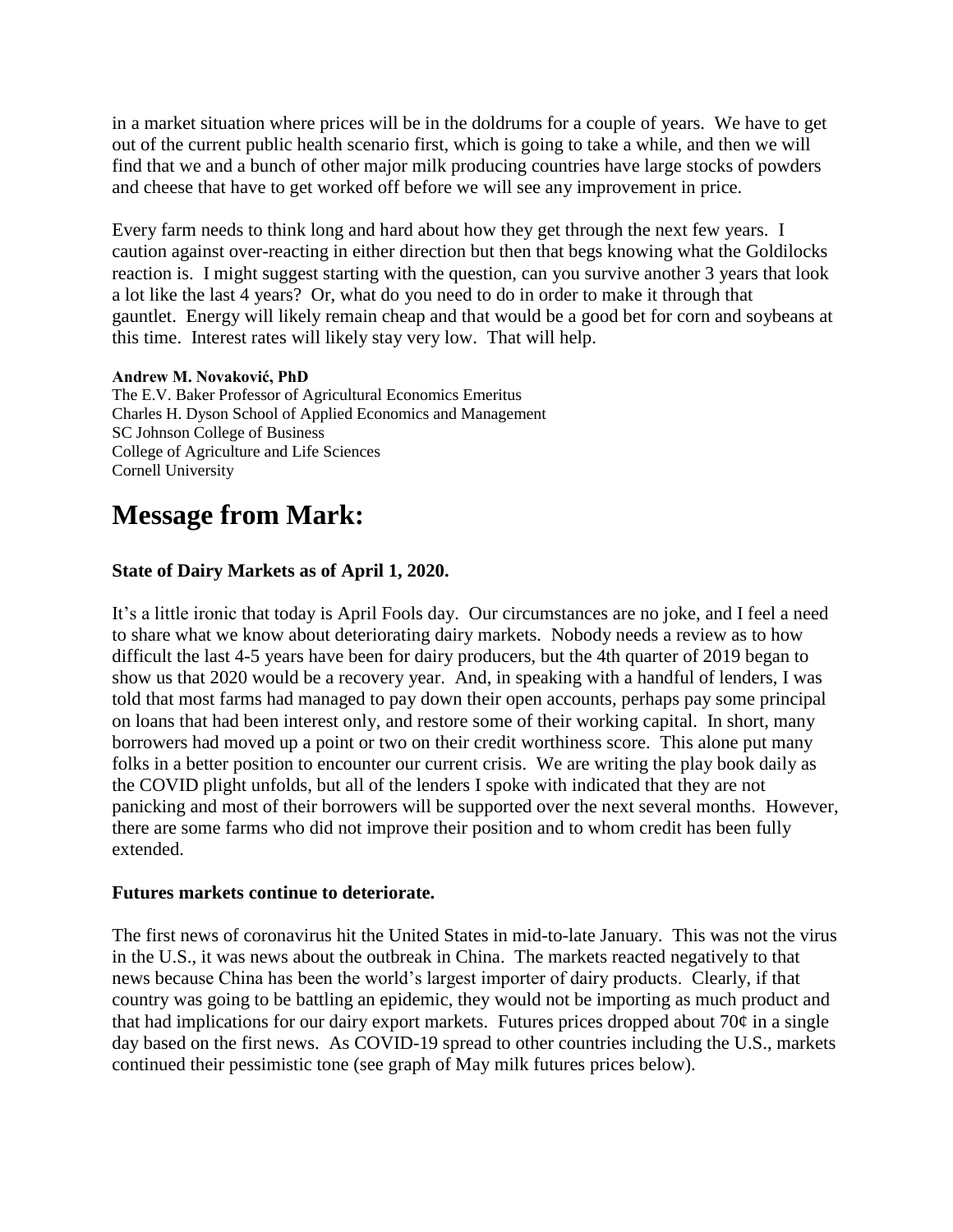By last week when states began to issue shelter at home edicts, our domestic dairy markets took a sharp turn. As customers stopped eating at food service establishments and stocking their pantries for home consumption, product demands changed overnight. American processed cheese—the singles slices that may be individually wrapped and put on a fast food hamburger, or the semi-plastic cheese that gets served over a plate of nachos—stopped being ordered by restaurants. Barrel cheese plants that make the precursor cheese for processed products, experienced a sharp decline in orders. But the good news was that beverage milk and other dairy products were flying off the shelf in retail stores. Fluid milk sales, which have been in decline for many years, experienced a surge in demand.



#### *Milk gets dumped.*

In all of this turmoil, the dairy supply chain has managed to be resilient. Behind the scenes, milk has shifted from away from some plants and to those who were scrambling to keep up with retail orders. But, a few organizations sent letters out to their producers alerting them that we could see some disruptions and that milk may need to be dumped. There have been other communications asking farms to consider reducing milk production to help balance market needs. Rumors began to circulate that milk was being dumped without any credible knowledge of an actual farm who dumped their milk… until yesterday.

We do know of a handful of farms that were asked to dispose of the day's milking. This occurred in a few locations across the state and primarily from one cooperative. I don't know the circumstances which initiated the need—it could be a single plant that closed either temporarily or permanently, it could be a decline in orders for finished product which got pushed back due to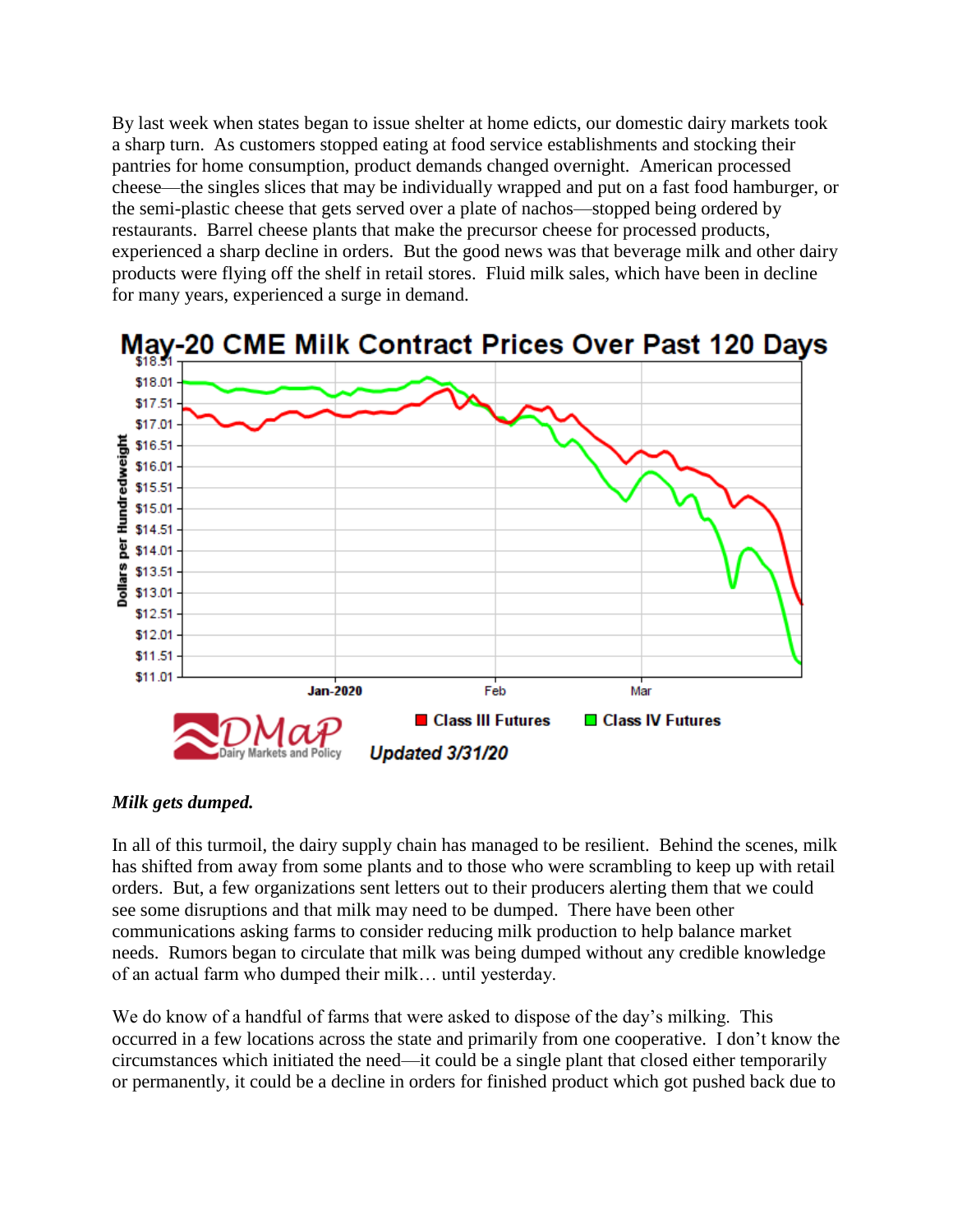less milk needed. The bottom line though is that there wasn't enough demand immediately available to take this milk even at distressed prices.

This seems to be an orderly request to dump milk. It is a few larger farms that have been asked and not dozens of smaller farms. It seems to be farms with lagoon capacity to handle the milk and not require immediate land spreading. It also seems to be distributed across the state and not all from one region.

We haven't experienced much milk dumping in the Upper Midwest in recent years, but the Northeast and Michigan have had periodic dumping. In those cases, the lost value for the milk was reblended across the cooperative's membership so that the few who did dispose of their milk did not have to bear the full burden of the loss. I expect that the cooperatives in our state who need to dump milk will reblend the losses across their members as well. It could be much more difficult if direct shippers are dropped by the plant they ship milk to.

Short of dumping, farms could also find that milk can be sold at distressed prices. Direct shippers, smaller cooperatives or even larger ones may find that a plant simply doesn't need the milk and a new home must be found. If there is simply more milk than the market needs at this time, you could find a buyer who will be willing to pay you something for the milk but it may be significantly less than Federal Order minimum prices. This is called distressed milk sales. I have also heard that one smaller cooperative found a temporary home for member milk at very well below market prices—not quite dumped milk, but well less than cost of production.

### *How bad will it get?*

You've all heard the maxim that markets hate uncertainty. If a pandemic (first in my lifetime) isn't uncertainty, I don't know what is. I suspect that the markets will continue to be heavily pessimistic about milk prices for the next several weeks. But, it is important to remember that futures markets are not spot markets where real product actually gets sold. And spot markets are not the same as wholesale markets which report actual, regular sale prices to USDA and which are used to calculate the minimum class prices in Federal Milk Marketing Orders. And, Federal Order minimum prices are not the same as what farms actually receive in their milk checks (they typically sell higher component milk than standard test and premiums are commonly paid above the Federal Order minimum).

In looking at the Class III and IV futures prices right now (example graph above), I would forecast that to be something like a \$14 farm price bottom in May-June time period (graph below). In 2009, those farm prices bottomed out in the mid \$11 range, so this forecast isn't as low as that, but it would be worse than the lowest prices we've seen in the last 5 years. Low gasoline prices and ethanol prices are also keeping a lid on corn prices so there may be some relief for purchased feeds, although dairy quality alfalfa is expensive and difficult to come by.

A few months ago in early December, we were finishing the enrollment period for the 2020 Dairy Margin Coverage (DMC) program. At that time, forecasts were more optimistic and we were not expecting any payments for the program. Consequently, less than half of producers enrolled in the program and many producers elected to stay at the catastrophic level of \$4.00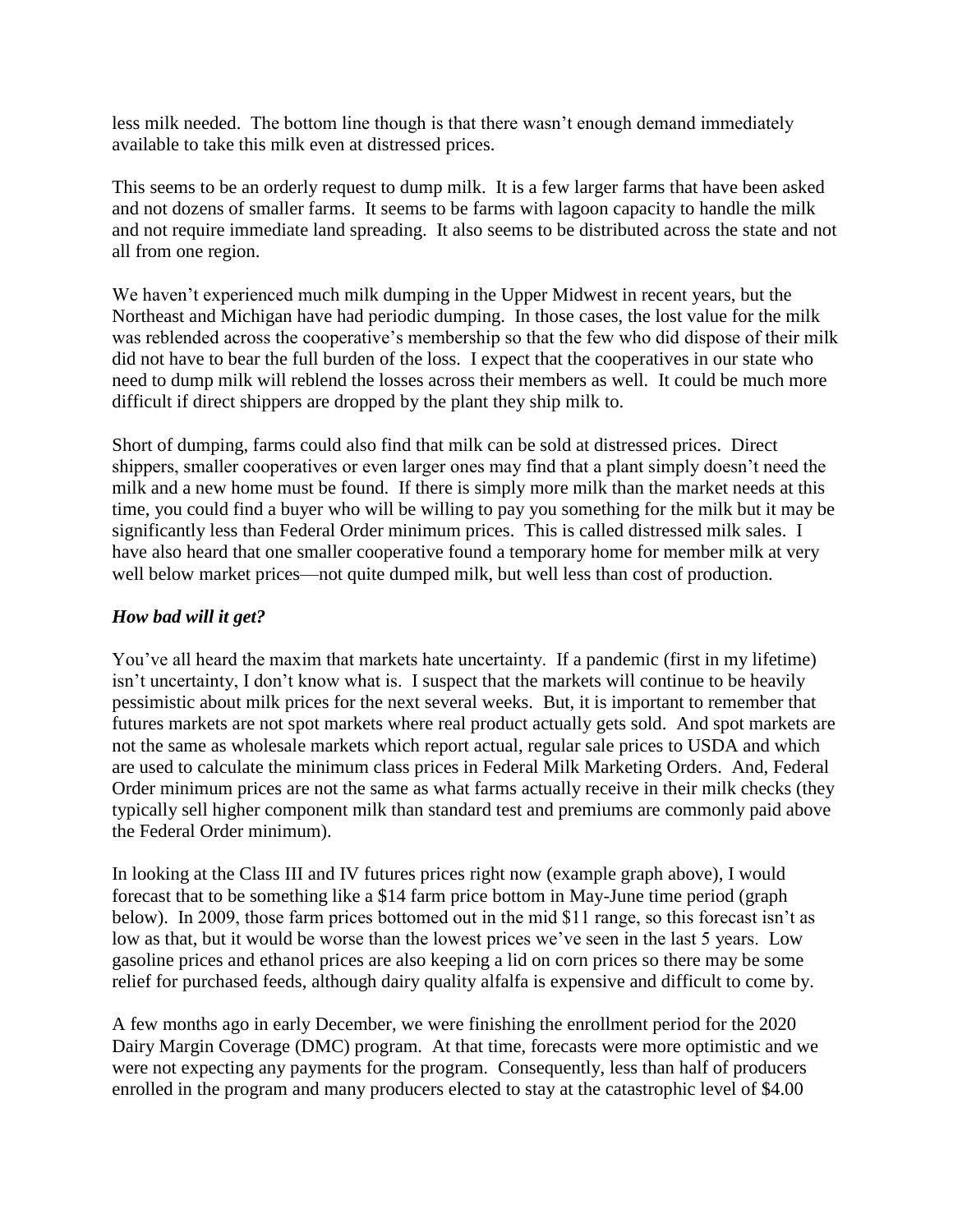protection. Today, our forecasts show DMC payments beginning with next month's milk at the \$9.50 level of coverage and continuing through the rest of the year. In fact, the May and June margins are forecast to be below \$6.00 (graph below)



from futures market data available on 03/31/2020.

#### *Is there relief?*

Producers who enrolled in the DMC and who signed up at the \$9.50 level would receive as much a \$3.50 payment on covered milk production for May and June and I would currently forecast an average payment of about \$1.85 for the year. There has been some discussion about reopening the DMC enrollment to provide producers with another chance to enroll for the year. That didn't happen with the massive relief bill (CARES) just passed by Congress and signed by the President, but there is talk about another relief bill which might include a DMC do-over for producers.

The CARES act did include some significant funding for agriculture. There isn't much specificity yet about how much of the funding will make its way to the dairy industry or how it will be accessed, but there was \$9.5B for the USDA Office of the Secretary, \$14B for Commodity Credit Corporation (CCC) replenishment, and an additional \$15.8B for SNAP (food and nutrition). I'm guessing here, but the \$9.5B may be used for direct payments to agriculture kind of like we received from the Market Facilitation Payments. The CCC funding is usually used for activities meant to lift market prices—imagine food purchases and give aways to food pantries, perhaps hospitals and the like. And the SNAP funds will be needed to provide newly out-of-work individuals with the ability to purchase food. All of these programs could help the dairy industry, but some of them will take weeks if not months to have an impact.

#### *What can we do?*

There isn't any playbook for our current crisis. The best pandemic modelers would forecast that we have months of social distancing ahead of us. And I think that it is also prudent recognize that the world's economy will take many months after that to pick itself up off of the floor. It will take time to gather the data, but our current unemployment will blitz the level of 10% that